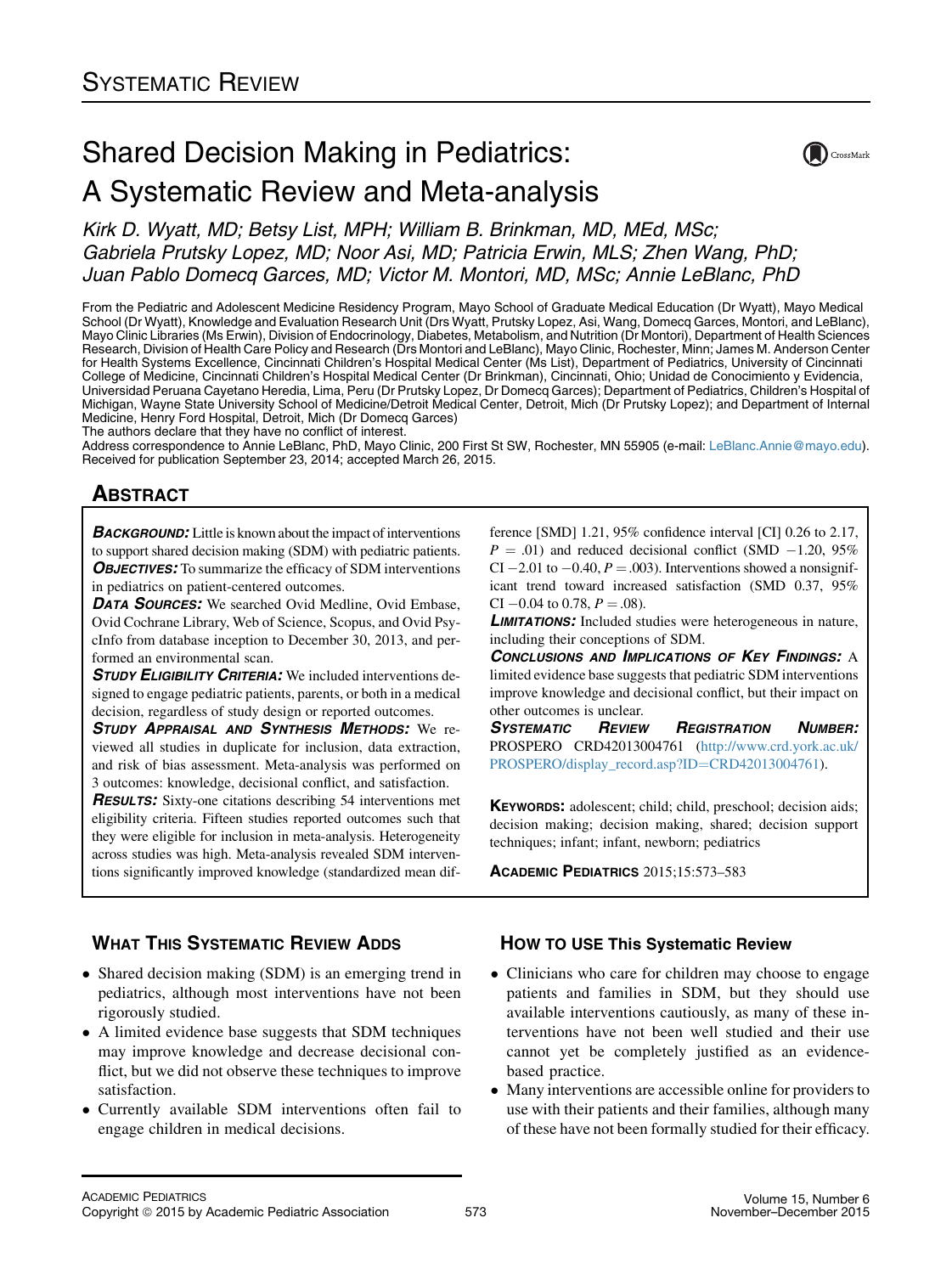A RELATIVELY RECENT focus on patient and family engagement has led to interest in shared decision making (SDM) among clinicians who care for children ("children" will be used herein to refer collectively to infants, children, and adolescents aged from birth to  $18$  years old).<sup>1</sup> SDM aims to engage patients and clinicians in a partnership to make medical decisions that are supported by the best available evidence and aligned with patient's values, preferences, and treatment goals. $2-5$  A reasonable extension of this idea to pediatrics would include involvement of parents ("parents" will be used herein to refer to biological parents, legal guardians, or other caregivers with medical decisionmaking responsibilities). Groups including the American Academy of Pediatrics and United Nations advocate for involvement of children and parents in decision making. $6-10$ 

SDM in pediatrics raises unique challenges in that parents and other caregivers (eg, grandparents, stepparents, siblings) may also have a vested interest in the decision and bring different personal values or preferences into the equation. $11,12$ Moreover, children are involved in decision making on a spectrum that evolves as they age and mature.<sup>1,11, $\overline{12}$ </sup> One challenge not addressed by the adult literature in SDM is how to empower children and adolescents to become engaged and informed medical decision makers.

SDM is often implemented through the use of decision aids (DAs), which are tools designed to facilitate SDM. However, clinicians, patients and families may engage in SDM without the use of DAs. The largest systematic review of DAs included 115 randomized controlled trials (RCTs) and found that they improved patient engagement, choice of options consistent with personal values, and knowledge transfer.<sup>[13](#page-8-0)</sup> However, only one of these studies,  $14$  conducted in a family practice setting, included children, making it difficult to generalize these results to pediatrics.

Clinicians who care for children and are interested in implementing SDM in practice lack a comprehensive review of the field that summarizes the tools and techniques available to them, as well as their effects. Thus, we aimed to systematically review pediatric SDM interventions and summarize their reported effects on patient-centered outcomes through meta-analysis.

## METHODS

We previously published the study protocol as an open access article $15$  and registered the systematic review in Prospero (CRD42013004761; [http://www.crd.york.ac.uk/](http://www.crd.york.ac.uk/PROSPERO/display_record.asp?ID=CRD42013004761) [PROSPERO/display\\_record.asp?ID](http://www.crd.york.ac.uk/PROSPERO/display_record.asp?ID=CRD42013004761)=[CRD42013004761](http://www.crd.york.ac.uk/PROSPERO/display_record.asp?ID=CRD42013004761)). We briefly describe the methods herein as well as changes that occurred during the review process.

The original protocol proposed contacting all primary study authors for verification of extracted data.<sup>[15](#page-8-0)</sup> However, given substantial agreement between data extractors after one round of conflict resolution, the study team unanimously agreed to forego verification of extracted information with the exception of if a member of the study team were to ques-

tion the accuracy of extracted data. We proceeded in this manner because of limited resources for author contact, which often requires multiple follow-up contacts for those who do not respond, and the anticipated low yield of this process. In no casewas the accuracy of extracted data questioned such that this procedure became necessary.

The original protocol also called for using the 6-item Co-chrane Risk of Bias tool<sup>[16](#page-8-0)</sup> to evaluate RCTs but did not indicate a means by which to assess the quality of non-RCTs and controlled before–after studies. $15$  After discovering a number of non-RCTs and controlled before–after studies that were eligible for inclusion, the study team agreed to utilize the expanded 9-item risk of bias tool suggested by the Cochrane Collaboration with these study designs. $17$  To permit comparison between studies and be more thorough, RCTs were also evaluated using the 9-item tool.

Initial literature scoping suggested that the limited number of studies available may preclude a quantitative analysis and that therefore a metanarrative approach may be most appropriate for reporting the results.<sup>[18](#page-8-0)</sup> However, because sufficient data were extracted for quantitative analysis, a traditional meta-analytic approach was taken for quantitative outcomes, as outlined in the protocol.<sup>[15](#page-8-0)</sup>

We searched Ovid Medline, Ovid Embase, Ovid Cochrane Library, Web of Science, Scopus, and Ovid PsycInfo from database inception to December 30, 2013. A librarian (PE) experienced in systematic reviews on methods of patient engagement conducted the search (Online Appendix 1).

We also performed an environmental scan to include online DAs not found in the database indexed literature and unpublished studies. The environmental scan began by reviewing a systematic review of RCTs of  $DAs<sup>13</sup>$  $DAs<sup>13</sup>$  $DAs<sup>13</sup>$  and a narrative review of pediatric decision making $11$  and compiling a list of studies that were known to the authors. We consulted a Facebook group of SDM experts<sup>[19](#page-8-0)</sup> as well as an email distribution list from the Society for Medical Decision Making, $^{20}$  $^{20}$  $^{20}$  reviewed the Children's Hospital of Eastern Ontario A-to-Z inventory of online pediatric  $DAs<sub>1</sub><sup>21</sup>$  $DAs<sub>1</sub><sup>21</sup>$  $DAs<sub>1</sub><sup>21</sup>$  and conducted informal networking to identify additional citations for consideration.

We scanned the references of all articles that reached the full-text review stage for additional citations that potentially met inclusion criteria, and we obtained the full text of these citations to further determine inclusion eligibility.

### **SELECTION AND APPRAISAL OF DOCUMENTS**

All titles and abstracts of references identified through the database-indexed literature search and environmental scan were independently assessed in duplicate for inclusion (KW, JD, GP, BL, NA) using DistillerSR (Evidence Partners, Ottawa, Canada). We evaluated any item that did not include an abstract in its entirety during this stage. We obtained full text of all references identified by at least one reviewer as potentially eligible for inclusion. Full-text citations were then independently assessed for inclusion in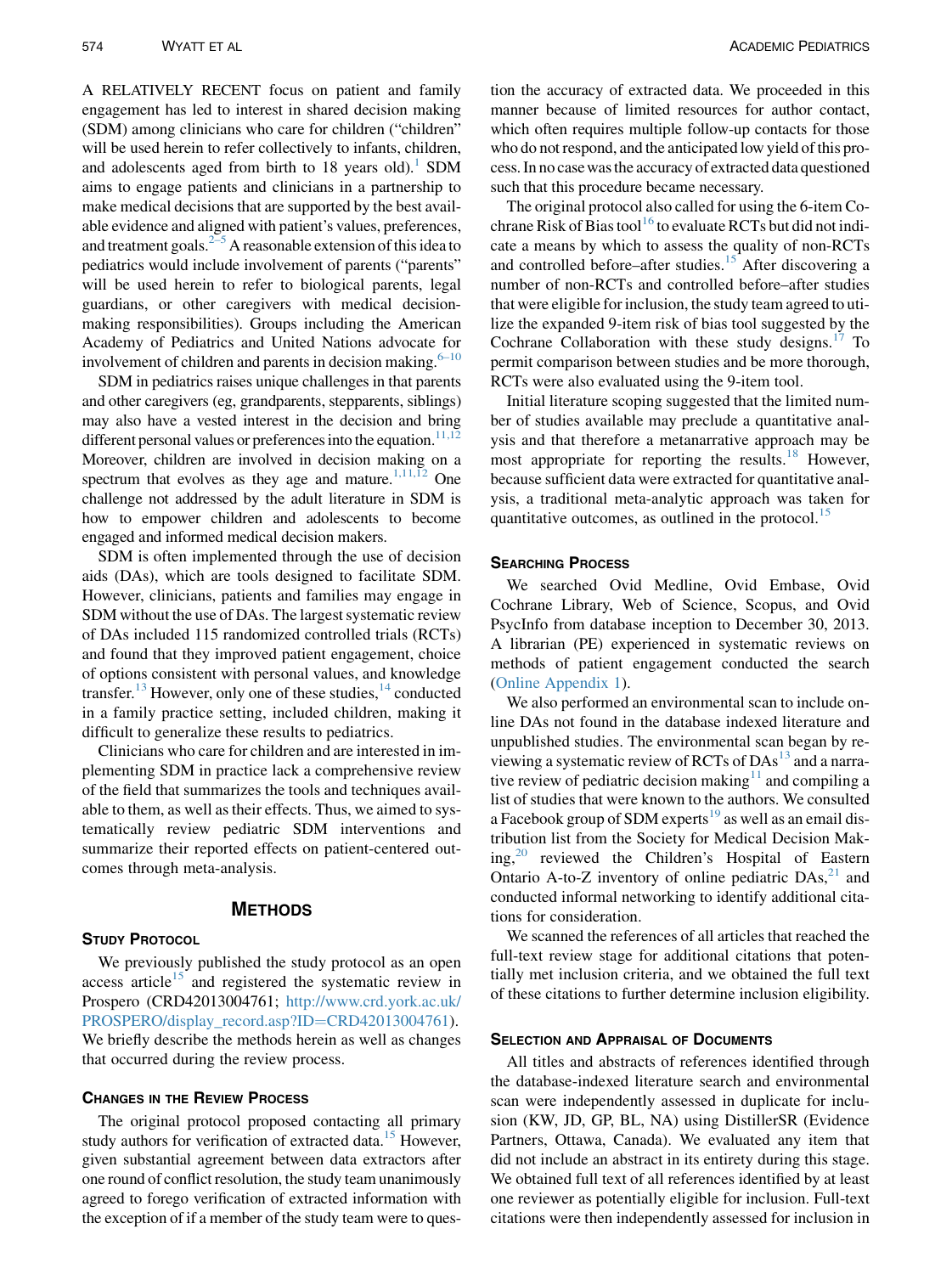duplicate with conflict resolution by consensus (KW, JD, GP, BL, NA).

We broadly defined SDM as the process of involving patients ortheir caregivers/surrogates in medical decision making with clinicians. As such, methods or approaches (including tools) designed to facilitate involvement in the process of medical decision making involving patients <18 years of age, their parents, or both and reported in English were eligible for inclusion. For interventions applied (or potentially applied) to both pediatric and adult patients, we determined eligibility on the basis of their applicability to a general pediatric population. We did not limit by study design, outcomes reported, or the presence of comparator groups, and we explicitly included unstudied interventions. We excluded studies on antenatal/perinatal care and research participation decisions. We did not restrict on the basis of the degree of clinical equipoise involved in each decision, as no standardized approach exists to measure equipoise.

All reports of the same intervention (or very similar iterations of the same intervention) were initially evaluated separately. Descriptive characteristics of interventions (eg, target audience) were combined and reported at the intervention level, but outcome data (eg, effect on knowledge) were kept separate and reported at the study level. When outcomes were reported separately by participant in the same study (eg, child and parent), these outcomes were reported and analyzed separately in meta-analysis; therefore, some studies appear more than once in forest plots.

### **DATA EXTRACTION**

Coauthors working independently (KW, NA, BL) performed data extraction in duplicate using a predesigned electronic extraction form. Items extracted included intervention name, author, institution, clinical scenario, format, targeted user or users, timing of intervention in relation to clinical encounter, free-text description of intervention, and outcomes measured. Although all SDM interventions ostensibly extend to target the clinician, the patient, and their parents, we classified only the most immediate target(s) (ie, who is receiving the intervention) under "targeted user." Thus, clinician training interventions were classified as targeting the clinician only. Given the anticipated heterogeneity and qualitative nature of reported outcomes, much of the extraction took the form of free-text input with conflicts resolved by consensus.

### **RISK OF BIAS ASSESSMENT**

Risk of bias assessment was performed independently in duplicate (KW, BL) for RCTs, non-RCTs, and controlled before–after studies using the 9-item Cochrane Collabora-tion suggested risk of bias criteria.<sup>[17](#page-8-0)</sup> Conflicts were resolved by consensus with clarification from a senior member of the study team (AL).

We intended to create funnel plots and perform the Eg-ger regression test<sup>[22](#page-8-0)</sup> on quantitative results to assess for publication bias; however, the small number of quantitative studies reporting similar outcomes and high heterogeneity precluded the generation of meaningful funnel plots.<sup>[23](#page-8-0)</sup>

We performed meta-analyses of the consistently reported quantitative outcomes (satisfaction, decisional conflict, and knowledge). The DerSimonian and Laird random-effects method was used to combine standardized mean difference (SMD).<sup>[24](#page-8-0)</sup> Two-tailed P values of <.05 were considered significant. We used  $I^2$  to assess heterogeneity across the studies, in which  $I^2 > 50\%$  suggests high heterogeneity, $25$  but researchers' clinical judgment was also used to assess suitability for inclusion in metaanalysis in the event of high heterogeneity. This allowed us to provide the best available estimate of effect while acknowledging that inferences made using this estimate are limited by unexplained heterogeneity. All statistical analyses were conducted by Stata version 12.1 (StataCorp, College Station, Tex, USA).

### **RESULTS**

### **DESCRIPTION OF PEDIATRIC SDM INTERVENTIONS**

The results of the search, eligibility assessment, and number of references included are outlined in [Figure 1](#page-3-0). The database search resulted in 1652 references, and the environmental scan resulted in 53 references, all of which we assessed for eligibility. Sixty-one references meeting eligibility criteria were retained for inclusion in the systematic review. Because 11 citations reported results related to 4 unique interventions,  $14,26-35$  we therefore report on 54 unique interventions ([Fig. 1](#page-3-0)).

We summarize the included references in Online Appendix 2. We found 12 included citations in the database search, 35 in the environmental scan, 7 in duplicate through the database search and environmental scan, 6 in references of references, and 1 in duplicate through references of references and the environmental scan.

The number of citations increased dramatically after 2010 (n = 17 from 1983 to 2009; n = 35 from 2010 to 2013) [\(Fig. 2\)](#page-4-0). The most common clinical scenarios were immunization (8 interventions: 3 were on human papilloma virus immunization, 2 were on measles, mumps, and rubella immunization, and 3 were on other immunizations or were nonspecific), attention-deficit/hyperactivity disorder (5 interventions), and acute respiratory tract infection (5 interventions).

Interventions utilized a variety of formats. Eighteen interventions were electronic only, with 14 of these published by the same organization;  $55-57,65-69,75-80$  16 were paper based; 4 consisted of live sessions; and 16 included a combination of the aforementioned formats or were in a different format.

The majority ( $n = 34, 63\%$ ) of interventions targeted parents alone, while 4 (7%) targeted the pediatric patient alone, 3 (6%) targeted the clinician alone, and 14 (26%) targeted more than one party, with the most frequently targeted dyad being the patient and parent ( $n = 6, 11\%$ ). The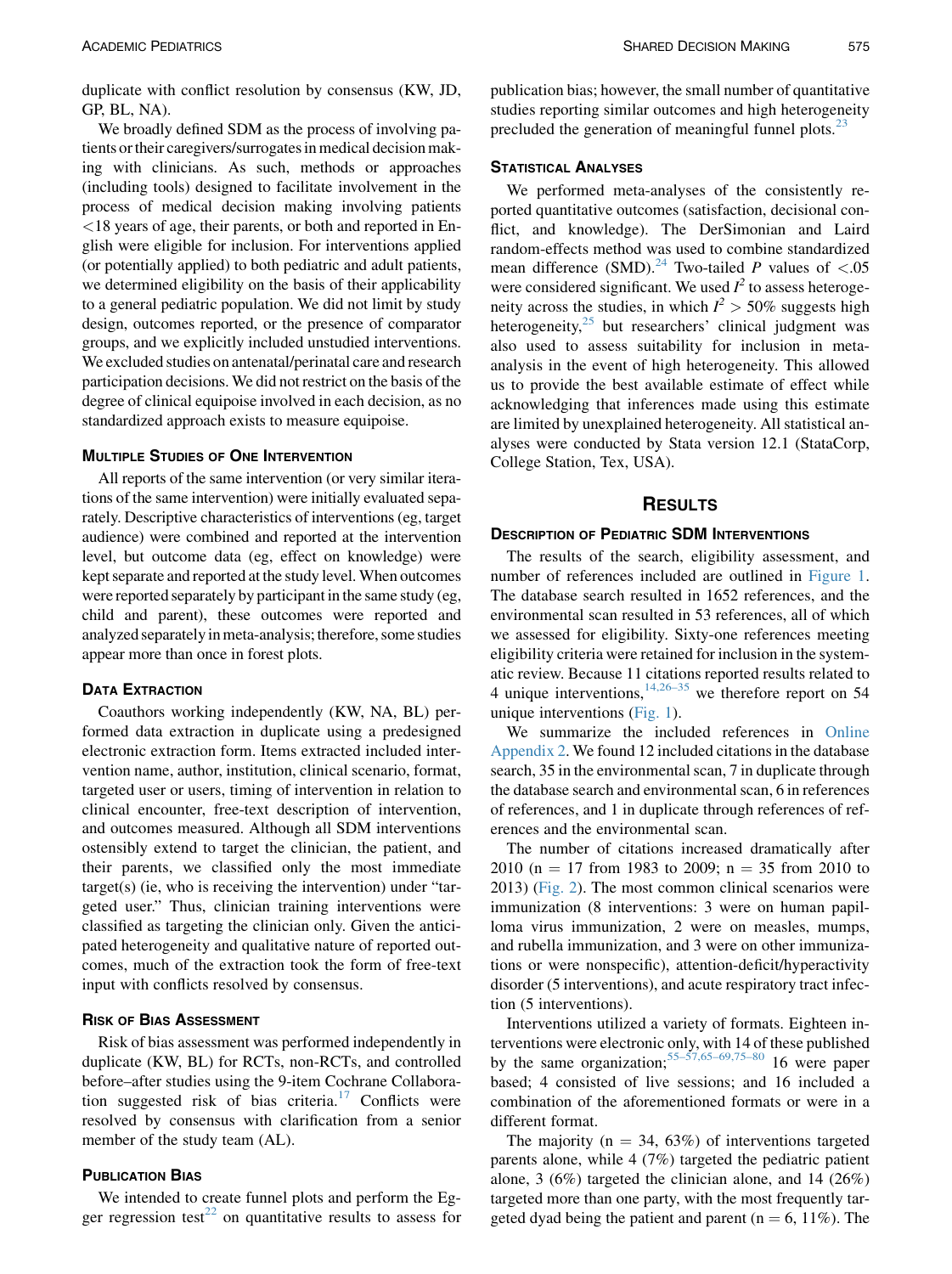<span id="page-3-0"></span>



patient, parent, and clinician triad was targeted by only 3 interventions (6%). In total, 14 (26%) targeted the pediatric patient with or without other parties.

Most ( $n = 30, 57\%$ ) interventions were designed for use only before the clinical encounter. Sixteen (30%) were designed for use only during the clinical encounter, and 7 (13%) were designed for use before and/or during the clinical encounter.

When considered according to study design, 28 (52%) of the interventions were formally evaluated: 10 in RCTs, 5 in non-RCTs, 6 in pre/post studies, 1 in pre/post study

and RCT, 4 in single-arm studies, and 2 in other study designs.

Satisfaction was the most frequently reported outcome measured of patients and parents (13 studies), followed by decisional conflict<sup>[87](#page-9-0)</sup> (10 studies) and knowledge (7 studies). Satisfaction was measured using a variety of nonstandardized scales. Decisional conflict was measured us-ing the Decisional Conflict Scale.<sup>[87](#page-9-0)</sup> The scale measures perceptions of uncertainty and attempts to identify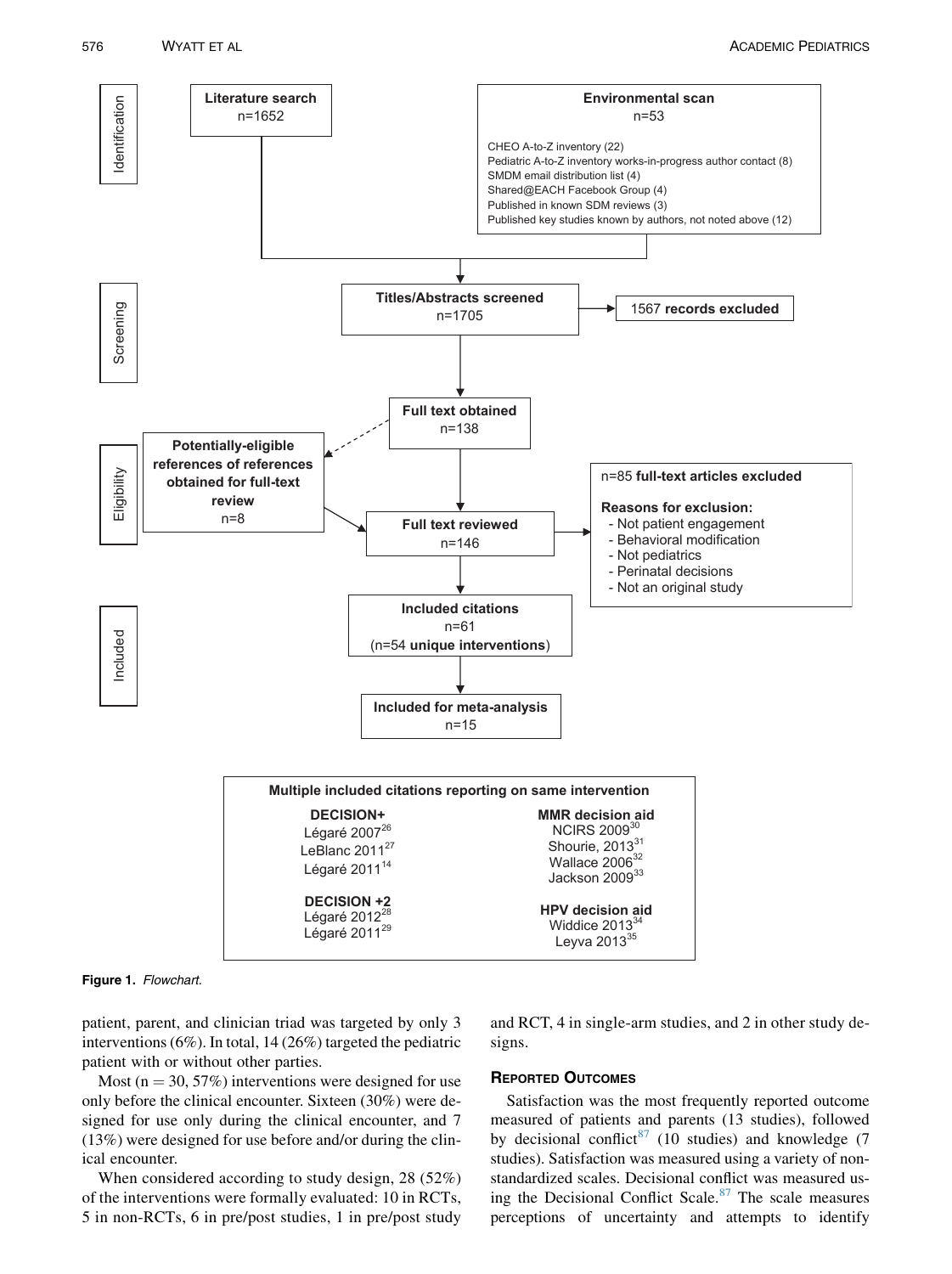<span id="page-4-0"></span>modifiable factors (eg, feeling uninformed, feeling unclear about personal values, feeling unsupported in decision making) contributing to the feeling of uncertainty. It also measures perceptions of effective decision making. Knowledge was assessed as percentage of questions correctly answered. The remaining outcomes tended to be specific to the clinical context and are outlined in Online Appendix 3. Only one study<sup>[73](#page-9-0)</sup> reported the OP-TION instrument,<sup>[88](#page-9-0)</sup> a widely accepted measure of patient involvement by the clinician.

Six studies<sup>[46,47,50,59,64,81](#page-8-0)</sup> reported satisfaction in sufficient detail for inclusion in meta-analysis, which showed a nonsignificant trend toward improved satisfaction with SDM interventions (SMD 0.37, 95% confidence interval [CI]  $-0.04$  to 0.78,  $P = .08$ , [Fig. 3](#page-5-0)A).

Nine studies reported decisional conflict in sufficient detail for inclusion in meta-analysis.[14,28,31,33,34,54,58,73,81](#page-8-0) One study reporting on DECISION $+$ <sup>[14](#page-8-0)</sup> and another reporting on DECISION $+2^{28}$  $+2^{28}$  $+2^{28}$  assessed decisional conflict but reported combined results for pediatric and adult patients. We contacted the study authors who provided pediatric-specific decisional conflict results which we used in the meta-analysis. Meta-analysis showed significant reduction in decisional conflict with SDM interventions (SMD  $-1.20$ , 95% CI  $-2.01$  to  $-0.40$ ,  $P = .003$ , [Fig. 3B](#page-5-0)). We noted that one study showed several fold greater reduction in decisional conflict than other studies. $31$  After verification of data extraction, we performed sensitivity analysis excluding this study from the analysis, and the result remained significant (forest plot not shown; SMD  $-0.43$ , 95% CI  $-0.76$  to  $-0.10$ ,  $P = .01$ ).

Six studies<sup>[33,34,41,54,58,73](#page-8-0)</sup> reported knowledge in sufficient detail for inclusion in meta-analysis. In studies where knowledge was reported separately as intervention-specific knowledge and general knowledge, only intervention-specific knowledge was used for consistency. Meta-analysis showed significant improvement of knowledge with SDM interventions (SMD 1.21, 95% CI 0.26 to 2.17,  $P = .013$ , [Fig. 3C](#page-5-0)).

### **YEAR OF PUBLICATION**

When plotted over time, the cumulative number of included references sharply increased after 2010 (Fig. 2).



The Healthwise online decision support tools were a significant portion of the included references and were classified by year of most recent update (and not year of initial publication, as this information was not readily available). Because this had the potential to skew the publication dates to later dates, these references were excluded for a sensitivity analysis, which revealed a similar-appearing graph also showing a sharp increase in references after 2010 (data not shown).

### **RISK OF BIAS**

We detail risk of bias assessments for RCTs, non-RCTs, and pre/post studies using Cochrane risk of bias criteria<sup>[17](#page-8-0)</sup> in Online Appendix 4 and demonstrate them graphically in Online Appendix 5. Some components of the risk of bias assessment could not be evaluated in pre/post studies as the patient/caregiver served as his or her own control; thus, these were not included in the generation of the figure. Lack of adequate blinding was the most common source of bias but was unfeasible in most cases, given the nature of the interventions.

### **DISCUSSION** <u>Discussion</u>

SDM in pediatrics remains poorly defined. In particular, the relative roles of the pediatric patient and their parent have not been clarified. A number of SDM interventions have been developed for pediatrics, but only approximately half of these interventions were formally studied. This may be in part because the environmental scan generated the majority of the included references, many of which were online resources, and thus by their nature were not formally studied. Moreover, less than half of those that were formally studied were evaluated in RCTs. Many of the reviewed studies were small quality improvement or pilot projects with poor methodological rigor, often lacking a control group. Risk of bias in these studies was largely high or unclear. When outcomes were reported, they were often inconsistent between studies and tended to be specific to the clinical context. Our meta-analyses must be interpreted cautiously in the context of these limitations.

The small number of SDM interventions in pediatrics that were studied had inconsistent effects on key patientcentered outcomes. When considered in meta-analysis, SDM interventions significantly increased parent knowledge and decreased decisional conflict. Although not statistically significant, the effect of SDM interventions on satisfaction appeared to be favorable. Therefore, these interventions appear to have favorable effects, but further research with more rigorous study designs and consistent outcome reporting is needed to fully understand their impact and factors that make them effective.

Perhaps the most provocative and surprising finding of our review was that interventions rarely targeted patients (ie, children) but focused mainly on parents. Despite statements from the American Academy of Pediatrics and the United Nations affirming a child's right to express his or **Figure 2.** Cumulative references over time. the set of the space of the space of the SDM  $\frac{1}{2}$  for  $\frac{1}{2}$  for  $\frac{1}{2}$  for  $\frac{1}{2}$  for  $\frac{1}{2}$  for  $\frac{1}{2}$  for  $\frac{1}{2}$  for  $\frac{1}{2}$  for  $\frac{1}{2}$  for  $\frac{1$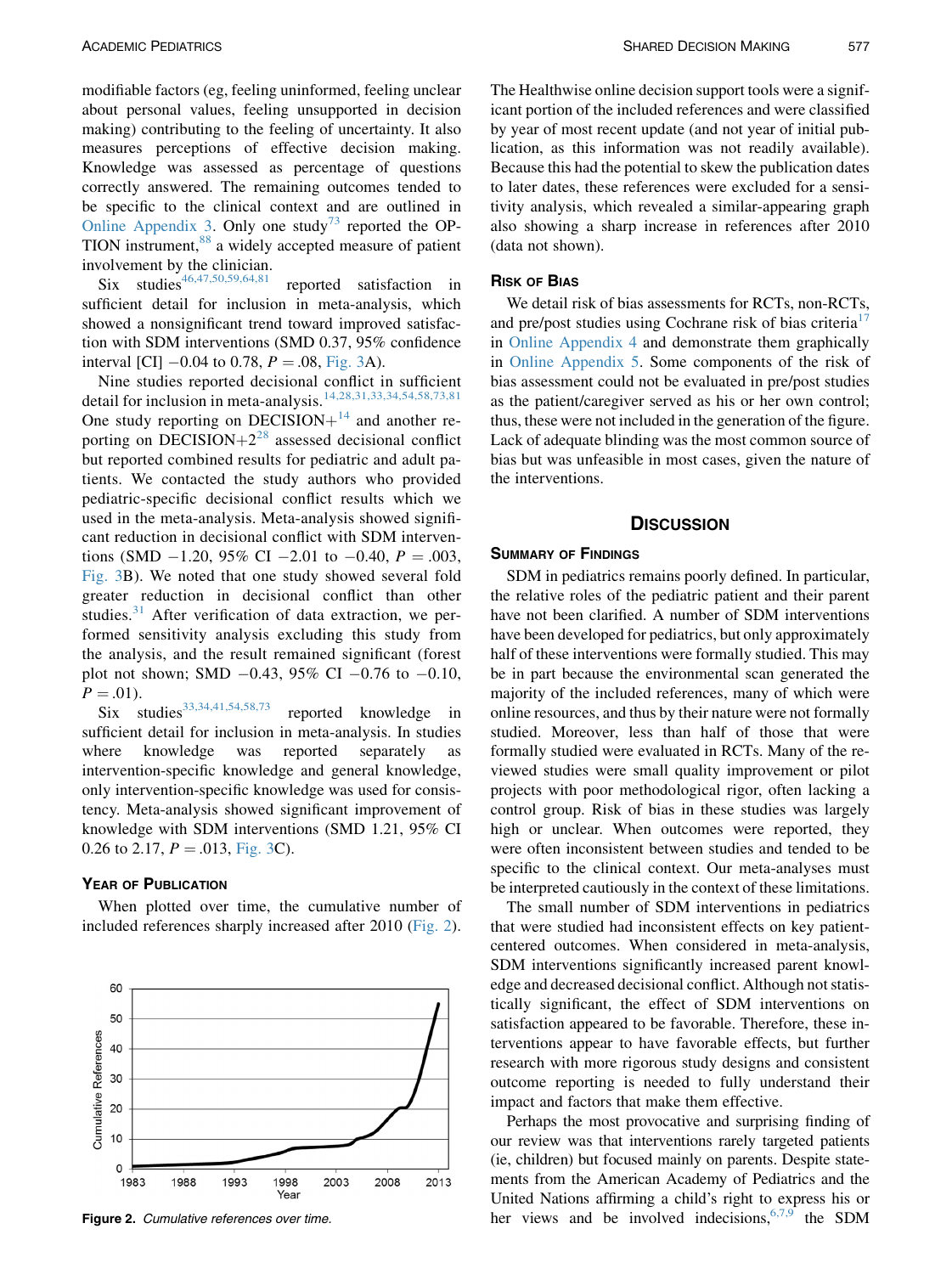<span id="page-5-0"></span>

| А<br>Reference                                                                                                                                                                                                                                                                                                                                                         | Number of<br>participants |           | SMD (95% CI)                   | $\%$<br>Weight |
|------------------------------------------------------------------------------------------------------------------------------------------------------------------------------------------------------------------------------------------------------------------------------------------------------------------------------------------------------------------------|---------------------------|-----------|--------------------------------|----------------|
| Nonrandomized controlled trial                                                                                                                                                                                                                                                                                                                                         |                           |           |                                |                |
|                                                                                                                                                                                                                                                                                                                                                                        |                           |           |                                |                |
| Golnik, 2012                                                                                                                                                                                                                                                                                                                                                           | 83                        |           | 0.78 (0.34, 1.22)              | 17.89          |
| Subtotal (I-squared = $\mathcal{N}, p = .$ )                                                                                                                                                                                                                                                                                                                           |                           |           | 0.78 (0.34, 1.22)              | 17.89          |
|                                                                                                                                                                                                                                                                                                                                                                        |                           |           |                                |                |
| Pre/Post                                                                                                                                                                                                                                                                                                                                                               |                           |           |                                |                |
| Hays, 2006                                                                                                                                                                                                                                                                                                                                                             | 44                        |           | $0.22$ (-0.37, 0.81)           | 15.37          |
| Subtotal (I-squared = $\mathcal{N}, p = .$ )                                                                                                                                                                                                                                                                                                                           |                           |           | 0.22 (-0.37, 0.81)             | 15.37          |
|                                                                                                                                                                                                                                                                                                                                                                        |                           |           |                                |                |
| RCT                                                                                                                                                                                                                                                                                                                                                                    |                           |           |                                |                |
| Wroe, 2005                                                                                                                                                                                                                                                                                                                                                             | 99                        |           | 0.72(0.32, 1.13)               | 18.41          |
|                                                                                                                                                                                                                                                                                                                                                                        |                           |           |                                |                |
| Francis, 2009                                                                                                                                                                                                                                                                                                                                                          | 509                       |           | $-0.25$ ( $-0.60, 0.11$ )      | 19.22          |
| Nieboer, 2011                                                                                                                                                                                                                                                                                                                                                          | 81                        |           | $0.00 (-0.44, 0.44)$           | 17.91          |
| Westermann, 2013                                                                                                                                                                                                                                                                                                                                                       | 127                       |           | 0.98(0.11, 1.85)               | 11.18          |
| Subtotal (I-squared = $81.6\%$ , $p = 0.001$ )                                                                                                                                                                                                                                                                                                                         |                           |           | $0.30$ (-0.25, 0.85)           | 66.73          |
| Overall (I-squared = $77.3\%$ , $p = 0.001$ )                                                                                                                                                                                                                                                                                                                          |                           |           | $0.37$ (-0.04, 0.78)           | 100.00         |
| NOTE: Weights are from random effects analysis                                                                                                                                                                                                                                                                                                                         |                           |           |                                |                |
|                                                                                                                                                                                                                                                                                                                                                                        |                           |           |                                |                |
|                                                                                                                                                                                                                                                                                                                                                                        | $-1.85$                   | $\pmb{0}$ | 1.85                           |                |
|                                                                                                                                                                                                                                                                                                                                                                        |                           |           |                                |                |
|                                                                                                                                                                                                                                                                                                                                                                        | Number of                 |           |                                | %              |
| В<br>Reference                                                                                                                                                                                                                                                                                                                                                         | participants              |           | SMD (95% CI)                   | Weight         |
| Nonrandomized controlled trial                                                                                                                                                                                                                                                                                                                                         |                           |           |                                |                |
|                                                                                                                                                                                                                                                                                                                                                                        | 54                        |           | $-0.51$ ( $-1.07$ , $0.04$ )   | 9.47           |
|                                                                                                                                                                                                                                                                                                                                                                        |                           |           | $-0.51$ ( $-1.07$ , $0.04$ )   | 9.47           |
|                                                                                                                                                                                                                                                                                                                                                                        |                           |           |                                |                |
|                                                                                                                                                                                                                                                                                                                                                                        |                           |           |                                |                |
|                                                                                                                                                                                                                                                                                                                                                                        | 54                        |           | $-0.61$ ( $-1.16$ , $-0.07$ )  | 9.49           |
|                                                                                                                                                                                                                                                                                                                                                                        | 24                        |           | $0.07$ (-0.73, 0.87)           | 9.03           |
|                                                                                                                                                                                                                                                                                                                                                                        | 22                        |           | $-2.00$ $(-3.39, -0.62)$       | 7.66           |
|                                                                                                                                                                                                                                                                                                                                                                        | 60                        |           | $-1.36$ ( $-2.46$ , $-0.26$ )  | 8.37           |
|                                                                                                                                                                                                                                                                                                                                                                        |                           |           | $-0.82$ ( $-1.57$ , $-0.07$ )  | 34.55          |
|                                                                                                                                                                                                                                                                                                                                                                        |                           |           |                                |                |
|                                                                                                                                                                                                                                                                                                                                                                        |                           |           |                                |                |
|                                                                                                                                                                                                                                                                                                                                                                        | 135                       |           | $0.21$ (-0.13, 0.55)           | 9.75           |
|                                                                                                                                                                                                                                                                                                                                                                        | 34                        |           | $0.09$ (-0.46, 0.64)           | 9.48           |
|                                                                                                                                                                                                                                                                                                                                                                        | 98                        |           | $-0.11$ $(-0.54, 0.33)$        | 9.64           |
|                                                                                                                                                                                                                                                                                                                                                                        | 110                       |           | $-8.80$ ( $-10.03$ , $-7.56$ ) | 8.04           |
|                                                                                                                                                                                                                                                                                                                                                                        | 75                        |           | $-0.71$ ( $-1.18$ , $-0.25$ )  | 9.60           |
|                                                                                                                                                                                                                                                                                                                                                                        | 54                        |           | $-0.80$ ( $-1.35$ , $-0.24$ )  | 9.47           |
| Brinkman, 2013<br>Subtotal (I-squared = $.%$ , $p = .$ )<br>Pre/Post<br>Jackson, 2009<br>Ossebaard, 2010<br>Widdice, 2013<br>Widdice, 2013<br>Subtotal (I-squared = $64.2\%$ , $p = 0.039$ )<br><b>RCT</b><br>Jackson, 2011<br>Légaré, 2011<br>Légaré, 2012<br>Shourie, 2013<br>Westermann, 2013<br>Westermann, 2013<br>Subtotal (I-squared = $97.5\%$ , $p = 0.000$ ) |                           |           | $-1.54$ ( $-2.84$ , $-0.25$ )  | 55.98          |
|                                                                                                                                                                                                                                                                                                                                                                        |                           |           |                                |                |
| Overall (I-squared = $95.2\%$ , $p = 0.000$ )                                                                                                                                                                                                                                                                                                                          |                           |           | $-1.20$ ( $-2.01$ , $-0.40$ )  | 100.00         |

Figure 3. Meta-analysis forest plots. (A) Satisfaction. (B) Decisional conflict. (C) Knowledge.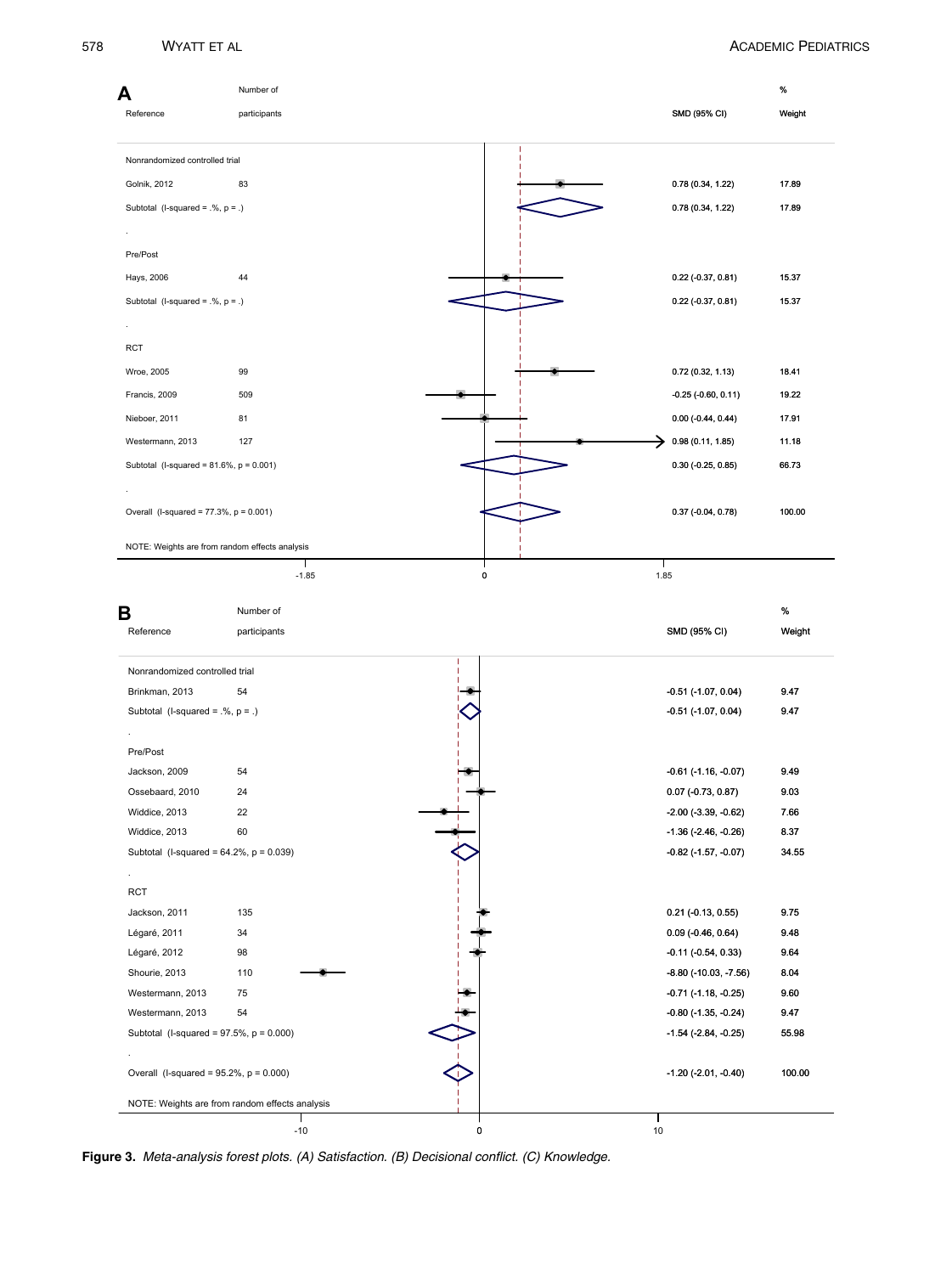

Figure 3. (continued).

interventions reviewed generally did not attempt to empower children with a voice, with only 7% of interventions targeting the pediatric patient alone and 19% targeting the pediatric patient with another party. This finding may be partly explained by the fact that many of the decisions did not lend themselves to involvement of the child because of age (eg, interventions regarding infant immunizations); however, it cannot be ignored that children were not directly targeted in many decisions they could arguably be capable of participating in. We invite the interested reader to judge which of these decisions children could reasonably participate in, as outlined in Online Appendix 2.

Children are capable of providing valuable insights into how they experience health and their care. How children participate in decisions depends on the child's level of development and maturation as well as the decision at hand.<sup>[12](#page-8-0)</sup> Child involvement can take many forms, including expressing an opinion regarding the available options but not directly stating a choice, providing or withholding assent, collaborating with parents on decisions, and deciding autonomously.[89–91](#page-10-0) Parents and providers should utilize judgment and empathy when deciding to what extent to engage children. Future DAs may consider developing separate components for parents and children, with the latter being more developmentally appropriate in order to better engage children. Because involving children in medical decisions may be something new and different for some parents, interventions may need to explicitly give parents permission to involve their

children and reassure them that there is more than one reasonable option. In cases where multiple parties are engaged in decision making, triadic measurement tools are need for outcome measurement.

We observed an increase in the rate that pediatric SDM interventions have been developed in recent years, and indeed we have become aware of several articles that have been published or interventions that have been updated while the data for this report were being analyzed and the manuscript was being prepared, but these were not included because they were published after the litera-ture search.<sup>[92–99](#page-10-0)</sup>

Weaknesses of this study include that a majority of references were derived from the environmental scan, leaving the strong possibility of selection bias. The quantitative outcomes reported came from a minority of the included studies, and reporting bias could have influenced those results. Furthermore, assessment of risk of bias within the included studies revealed largely high or unclear risk of bias. There is no reference-standard measurement of the quality of SDM; therefore, whether improvements in the measurements included in our meta-analyses (knowledge, satisfaction, and decisional conflict) actually reflect improvements in SDM is unclear. Because our review included mostly DAs in addition to a limited number of other intervention types designed to promote SDM, it is unclear whether the results of the study apply equally to DAs and other interventions designed to promote SDM.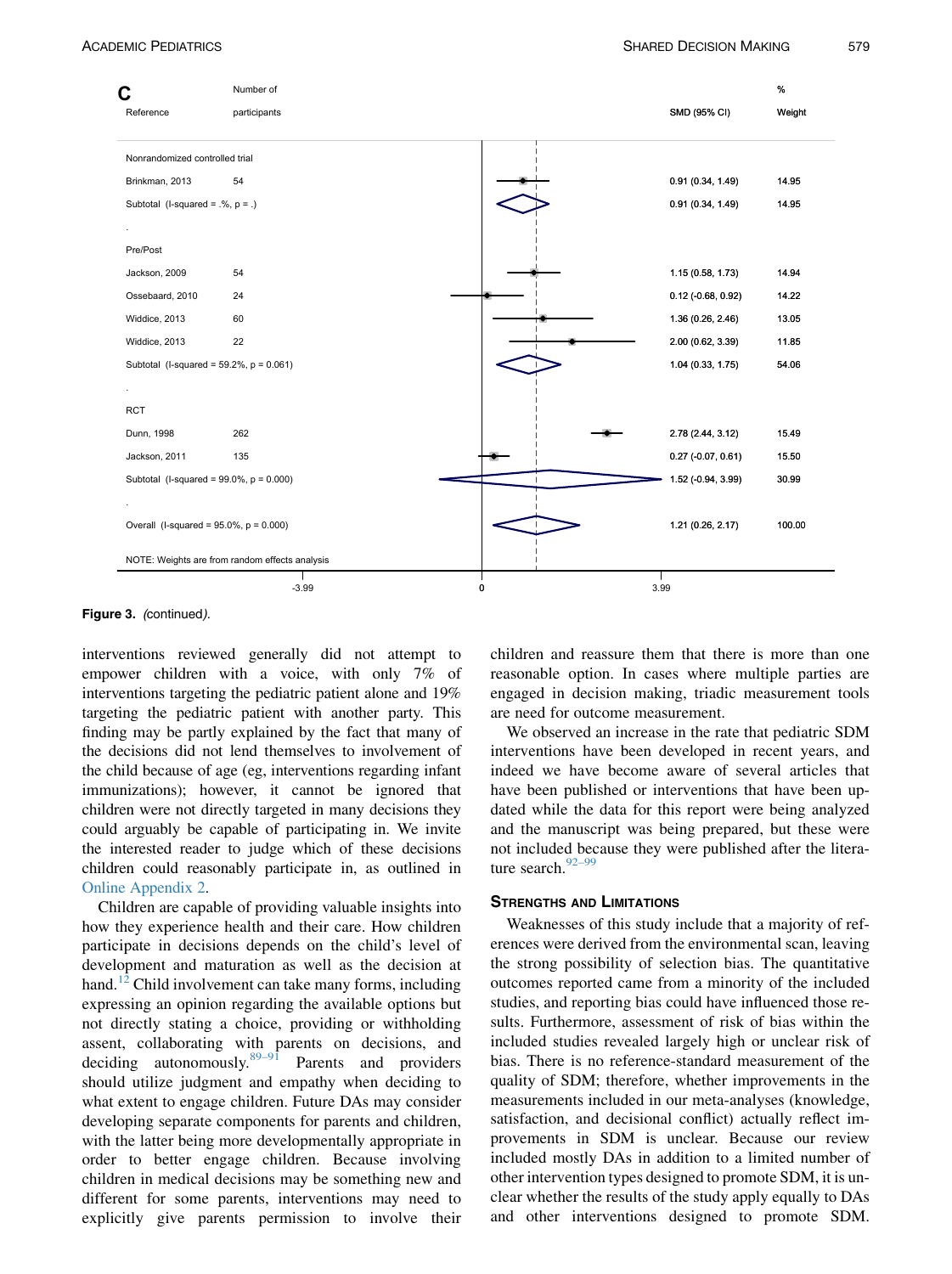<span id="page-7-0"></span>Inferences from the available research are further weakened by the general lack of independent assessment of the efficacy of decision support interventions, as most studies represent evaluations of interventions by their developers; however, in some cases potential bias was minimized by RCT design and trial registration. We did not include non-English-language reports, and extracted data were not verified with original study authors. We also did not assess individual DAs for the extent to which they met the International Patient Decision Aids Standards criteria.[100](#page-10-0) The wide range of definitions of SDM we included in our review may have contributed to the observed heterogeneity in the quantitative analysis. We also pooled outcomes collected from both patients and parents, and a wide variety of clinical scenarios were considered, which may have further contributed to the observed heterogeneity. Despite high heterogeneity, meta-analysis was conducted in order to give readers the best available effect estimates, but readers should interpret these results with caution. Strengths include a systematic search strategy with strict inclusion criteria, broad and inclusive definition of SDM interventions with inclusion of studies of various designs, article selection and data extraction in duplicate, and comprehensive inclusion of gray literature (eg, online resources, unpublished interventions and studies) through an environmental scan.

A recent narrative review of pediatric decision making (not specifically SDM) summarized a number of studies, most of which qualitatively described the decision making process but did not offer specific interventions designed to guide the process. $11$  Although these studies do not provide interventions that can be directly implemented, they do provide important insights, which can be adapted by clinicians and researchers, into how SDM can be facilitated. Key insights from this review included parents' desire to share in decision making with providers and the challenge of balancing their personal knowledge, emotions, and faith with their children's involvement in the decision. $11$ 

A recent systematic review by Feenstra et  $al<sup>105</sup>$  $al<sup>105</sup>$  $al<sup>105</sup>$  summa-rized 5 interventions<sup>[53,101–104](#page-9-0)</sup> to support children's engagement in health-related decisions. In contrast to our review, theirs utilized a broader definition of healthrelated decisions to include behaviors such as sunscreen use $^{101}$  $^{101}$  $^{101}$  and substance use. $^{102,104}$  $^{102,104}$  $^{102,104}$  They also limited to published peer-reviewed studies and did not include interventions targeted to parents only. Similar to our study, they observed relatively few studied interventions, and when interventions were studied, outcomes were heterogeneous with risk of bias mostly high or unclear. $105$ 

### **IMPLICATIONS FOR FUTURE RESEARCH**

SDM researchers have traditionally focused on scenarios where there is clinical equipoise.<sup>[106](#page-10-0)</sup> In these cases, there is no single, clearly "best" course of action from the provider's standpoint as a result of equivalence of options in most practical aspects, lack of evidence to suggest one option is clearly superior to others, or variability in which aspects

of the options patients value most. $107$  However, our review included interventions targeting decisions with less clinical equipoise, and these interventions were sometimes designed to persuade patients and parents toward a particular course of action that is widely accepted by the medical profession (eg, immunization). How these interventions fit with more traditional definitions of  $SDM<sup>2-4</sup>$  is unclear, but we would suggest that in cases where there is a clear standard of care, SDM may be less applicable than strategies such as motivational interviewing.

SDM researchers have traditionally focused much of their effort on development of DAs to facilitate SDM. However, our review has shown that pediatrics researchers have been progressive in their conception of SDM by developing some systems-based processes that do not rely on DAs to engage patients and their families. This is a key distinction because SDM should be understood not as tool but as a way of communicating and practicing. Because it is not feasible to develop a DA for every possible clinical scenario, provider skills training interven $t$ ions<sup>[108](#page-10-0)</sup> may provide a means to help clinicians implement SDM on a regular basis. Along these lines, we advocate that research should be focused on identifying strategies that effectively facilitate SDM in practice.

The research enterprise to promote SDM has left children behind. Not only are children often not involved in decisions, but interventions to engage patients and parents are often not rigorously studied. Although a limited evidence base suggests that SDM interventions improve parent knowledge and decisional conflict, further studies are needed to advance the science and practice of SDM in pediatrics.

This study was conducted with internal investigator discretionary support at Mayo Clinic. William Brinkman is supported at Cincinnati Children's Hospital Medical Center by award K23MH083027 from the National Institute of Mental Health. The funding sources had no input into the design and conduct of the study; collection, management, analysis, and interpretation of the data; preparation, review, or approval of the manuscript; or decision to submit the manuscript for publication.

### **SUPPLEMENTARY DATA**

Supplementary data related to this article can be found at <http://dx.doi.org/10.1016/j.acap.2015.03.011>

- 1. [Fiks AG, Jimenez ME. The promise of shared decision-making in](http://refhub.elsevier.com/S1876-2859(15)00082-0/sref1) paediatrics. Acta Paediatr[. 2010;99:1464–1466](http://refhub.elsevier.com/S1876-2859(15)00082-0/sref1).
- 2. [Charles C, Gafni A, Whelan T. Shared decision-making in the med](http://refhub.elsevier.com/S1876-2859(15)00082-0/sref2)[ical encounter: what does it mean? \(Or, it takes at least two to](http://refhub.elsevier.com/S1876-2859(15)00082-0/sref2) tango). Soc Sci Med[. 1997;44:681–692.](http://refhub.elsevier.com/S1876-2859(15)00082-0/sref2)
- 3. [Charles C, Gafni A, Whelan T. Decision-making in the physician–](http://refhub.elsevier.com/S1876-2859(15)00082-0/sref3) [patient encounter: revisiting the shared treatment decision-making](http://refhub.elsevier.com/S1876-2859(15)00082-0/sref3) model. Soc Sci Med[. 1999;49:651–661.](http://refhub.elsevier.com/S1876-2859(15)00082-0/sref3)
- 4. [Makoul G, Clayman ML. An integrative model of shared decision](http://refhub.elsevier.com/S1876-2859(15)00082-0/sref4) [making in medical encounters.](http://refhub.elsevier.com/S1876-2859(15)00082-0/sref4) Patient Educ Couns. 2006;60: [301–312.](http://refhub.elsevier.com/S1876-2859(15)00082-0/sref4)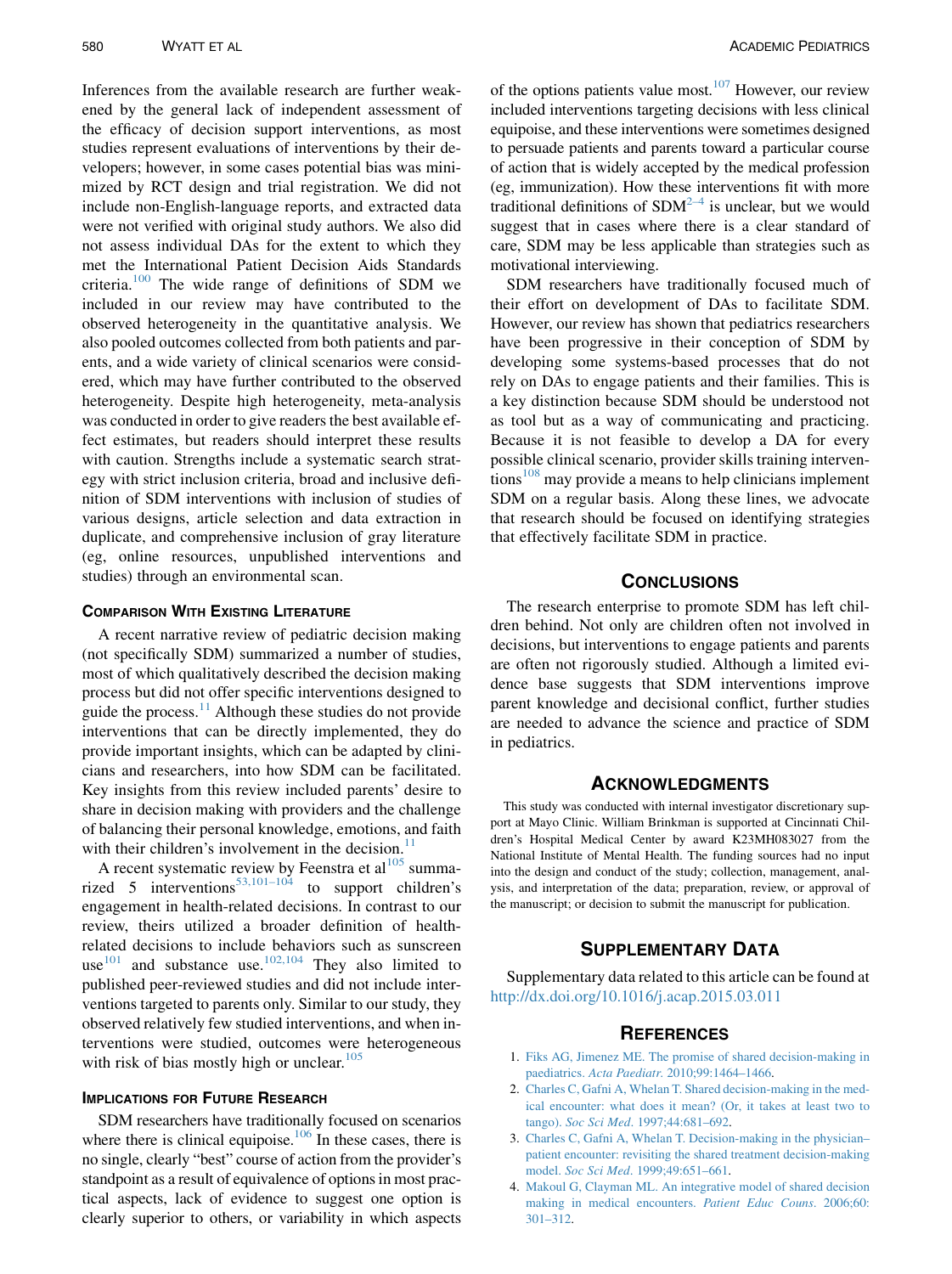- <span id="page-8-0"></span>5. [Gabe J, Olumide G, Bury M. "It takes three to tango": a framework](http://refhub.elsevier.com/S1876-2859(15)00082-0/sref5) [for understanding patient partnership in paediatric clinics.](http://refhub.elsevier.com/S1876-2859(15)00082-0/sref5) Soc Sci Med[. 2004;59:1071–1079](http://refhub.elsevier.com/S1876-2859(15)00082-0/sref5).
- 6. [Bartholome WG. Informed consent, parental permission, and](http://refhub.elsevier.com/S1876-2859(15)00082-0/sref6) [assent in pediatric practice.](http://refhub.elsevier.com/S1876-2859(15)00082-0/sref6) Pediatrics. 1995;96(5 pt 1):981–982.
- 7. [Informed consent, parental permission, and assent in pediatric](http://refhub.elsevier.com/S1876-2859(15)00082-0/sref7) [practice. Committee on Bioethics, American Academy of Pediat](http://refhub.elsevier.com/S1876-2859(15)00082-0/sref7)rics. Pediatrics[. 1995;95:314–317](http://refhub.elsevier.com/S1876-2859(15)00082-0/sref7).
- 8. [Patient- and family-centered care and the pediatrician's role.](http://refhub.elsevier.com/S1876-2859(15)00082-0/sref8) Pediatrics[. 2012;129:394–404](http://refhub.elsevier.com/S1876-2859(15)00082-0/sref8).
- 9. United Nations. Convention on the Rights of the Child. Available at: <http://www.ohchr.org/en/professionalinterest/pages/crc.aspx>; 1989. Accessed April 17, 2014.
- 10. [Merenstein D, Diener-West M, Krist A, et al. An assessment of the](http://refhub.elsevier.com/S1876-2859(15)00082-0/sref10) [shared-decision model in parents of children with acute otitis media.](http://refhub.elsevier.com/S1876-2859(15)00082-0/sref10) Pediatrics[. 2005;116:1267–1275.](http://refhub.elsevier.com/S1876-2859(15)00082-0/sref10)
- 11. [Lipstein EA, Brinkman WB, Britto MT. What is known about par](http://refhub.elsevier.com/S1876-2859(15)00082-0/sref11)[ents' treatment decisions? A narrative review of pediatric decision](http://refhub.elsevier.com/S1876-2859(15)00082-0/sref11) making. [Med Decis Making](http://refhub.elsevier.com/S1876-2859(15)00082-0/sref11). 2012;32:246–258.
- 12. [Lipstein EA, Brinkman WB, Fiks AG, et al. An emerging field of](http://refhub.elsevier.com/S1876-2859(15)00082-0/sref12) [research: challenges in pediatric decision making.](http://refhub.elsevier.com/S1876-2859(15)00082-0/sref12) Med Decis Making[. 2015;35:403–408.](http://refhub.elsevier.com/S1876-2859(15)00082-0/sref12)
- 13. [Stacey D, Legare F, Col NF, et al. Decision aids for people facing](http://refhub.elsevier.com/S1876-2859(15)00082-0/sref13) [health treatment or screening decisions.](http://refhub.elsevier.com/S1876-2859(15)00082-0/sref13) Cochrane Database Syst Rev[. 2014;1:CD001431.](http://refhub.elsevier.com/S1876-2859(15)00082-0/sref13)
- 14. [Legare F, Labrecque M, LeBlanc A, et al. Training family physicians](http://refhub.elsevier.com/S1876-2859(15)00082-0/sref14) [in shared decision making for the use of antibiotics for acute respi](http://refhub.elsevier.com/S1876-2859(15)00082-0/sref14)[ratory infections: a pilot clustered randomized controlled trial.](http://refhub.elsevier.com/S1876-2859(15)00082-0/sref14) Health Expect[. 2011;14\(suppl 1\):96–110.](http://refhub.elsevier.com/S1876-2859(15)00082-0/sref14)
- 15. [Wyatt KD, Prutsky Lopez G, Domecq Garces JP, et al. Study proto](http://refhub.elsevier.com/S1876-2859(15)00082-0/sref15)[col: a systematic review of pediatric shared decision making.](http://refhub.elsevier.com/S1876-2859(15)00082-0/sref15) Syst Rev[. 2013;2:48](http://refhub.elsevier.com/S1876-2859(15)00082-0/sref15).
- 16. Cochrane Collaboration. The Cochrane Collaboration's tool for assessing risk of bias. Available at: [http://ohg.cochrane.org/sites/ohg.](http://ohg.cochrane.org/sites/ohg.cochrane.org/files/uploads/Risk%20of%20bias%20assessment%20tool.pdf) [cochrane.org/files/uploads/Risk%20of%20bias%20assessment%](http://ohg.cochrane.org/sites/ohg.cochrane.org/files/uploads/Risk%20of%20bias%20assessment%20tool.pdf) [20tool.pdf](http://ohg.cochrane.org/sites/ohg.cochrane.org/files/uploads/Risk%20of%20bias%20assessment%20tool.pdf). Accessed April 12, 2014.
- 17. Cochrane Collaboration. Suggested risk of bias criteria for EPOC reviews. Available at: [http://epoc.cochrane.org/sites/epoc.cochrane.](http://epoc.cochrane.org/sites/epoc.cochrane.org/files/uploads/Suggested%20risk%20of%20bias%20criteria%20for%20EPOC%20reviews.pdf) [org/files/uploads/Suggested%20risk%20of%20bias%20criteria%](http://epoc.cochrane.org/sites/epoc.cochrane.org/files/uploads/Suggested%20risk%20of%20bias%20criteria%20for%20EPOC%20reviews.pdf) [20for%20EPOC%20reviews.pdf.](http://epoc.cochrane.org/sites/epoc.cochrane.org/files/uploads/Suggested%20risk%20of%20bias%20criteria%20for%20EPOC%20reviews.pdf) Accessed April 12, 2014.
- 18. [Greenhalgh T, Robert G, Macfarlane F, et al. Storylines of research](http://refhub.elsevier.com/S1876-2859(15)00082-0/sref16) [in diffusion of innovation: a meta-narrative approach to systematic](http://refhub.elsevier.com/S1876-2859(15)00082-0/sref16) review. Soc Sci Med[. 2005;61:417–430](http://refhub.elsevier.com/S1876-2859(15)00082-0/sref16).
- 19. Shared@EACH—Shared Decision Making Network. Available at: <https://www.facebook.com/groups/SharedDecisionMaking/>.
- 20. Family Decision Services. SMDM Connect. Available at: [http://](http://connect.smdm.org/groups/discussion/list/groupid/5596) [connect.smdm.org/groups/discussion/list/groupid/5596](http://connect.smdm.org/groups/discussion/list/groupid/5596). Accessed April 14, 2014.
- 21. Services CFD. A to Z inventory of pediatric patient decision aids. Available at: <http://www.cheo.on.ca/en/decisionaids>. Accessed April 12, 2014.
- 22. [Egger M, Davey Smith G, Schneider M, et al. Bias in meta-analysis](http://refhub.elsevier.com/S1876-2859(15)00082-0/sref17) [detected by a simple, graphical test.](http://refhub.elsevier.com/S1876-2859(15)00082-0/sref17) BMJ. 1997;315(7109):629–634.
- 23. [Lau J, Ioannidis JP, Terrin N, et al. The case of the misleading funnel](http://refhub.elsevier.com/S1876-2859(15)00082-0/sref18) plot. BMJ[. 2006;333\(7568\):597–600](http://refhub.elsevier.com/S1876-2859(15)00082-0/sref18).
- 24. [DerSimonian R, Laird N. Meta-analysis in clinical trials.](http://refhub.elsevier.com/S1876-2859(15)00082-0/sref19) Control Clin Trials[. 1986;7:177–188.](http://refhub.elsevier.com/S1876-2859(15)00082-0/sref19)
- 25. [Higgins JP, Thompson SG, Deeks JJ, et al. Measuring inconsistency](http://refhub.elsevier.com/S1876-2859(15)00082-0/sref20) in meta-analyses. BMJ[. 2003;327\(7414\):557–560.](http://refhub.elsevier.com/S1876-2859(15)00082-0/sref20)
- 26. [Legare F, Labrecque M, LeBlanc A, et al. Does training family phy](http://refhub.elsevier.com/S1876-2859(15)00082-0/sref21)[sicians in shared decision making promote optimal use of antibiotics](http://refhub.elsevier.com/S1876-2859(15)00082-0/sref21) [for acute respiratory infections? Study protocol of a pilot clustered](http://refhub.elsevier.com/S1876-2859(15)00082-0/sref21) [randomised controlled trial.](http://refhub.elsevier.com/S1876-2859(15)00082-0/sref21) BMC Fam Pract. 2007;8:65.
- 27. [Leblanc A, Legare F, Labrecque M, et al. Feasibility of a randomised](http://refhub.elsevier.com/S1876-2859(15)00082-0/sref22) [trial of a continuing medical education program in shared decision](http://refhub.elsevier.com/S1876-2859(15)00082-0/sref22)[making on the use of antibiotics for acute respiratory infections in](http://refhub.elsevier.com/S1876-2859(15)00082-0/sref22) [primary care: the DECISION](http://refhub.elsevier.com/S1876-2859(15)00082-0/sref22)+ pilot trial. [Implement Sci](http://refhub.elsevier.com/S1876-2859(15)00082-0/sref22). 2011;6:5.
- 28. [Legare F, Labrecque M, Cauchon M, et al. Training family physi](http://refhub.elsevier.com/S1876-2859(15)00082-0/sref23)[cians in shared decision-making to reduce the overuse of antibiotics](http://refhub.elsevier.com/S1876-2859(15)00082-0/sref23)

[in acute respiratory infections: a cluster randomized trial.](http://refhub.elsevier.com/S1876-2859(15)00082-0/sref23) CMAJ. [2012;184:E726–E734](http://refhub.elsevier.com/S1876-2859(15)00082-0/sref23).

- 29. [Legare F, Labrecque M, Godin G, et al. Training family physicians](http://refhub.elsevier.com/S1876-2859(15)00082-0/sref24) [and residents in family medicine in shared decision making to](http://refhub.elsevier.com/S1876-2859(15)00082-0/sref24) [improve clinical decisions regarding the use of antibiotics for acute](http://refhub.elsevier.com/S1876-2859(15)00082-0/sref24) [respiratory infections: protocol for a clustered randomized](http://refhub.elsevier.com/S1876-2859(15)00082-0/sref24) controlled trial. [BMC Fam Pract](http://refhub.elsevier.com/S1876-2859(15)00082-0/sref24). 2011;12:3.
- 30. (Australia) NCfIRaS. MMR Decision Aid. Available at: [http://www.](http://www.ncirs.edu.au/immunisation/education/mmr-decision/index.php) [ncirs.edu.au/immunisation/education/mmr-decision/index.php](http://www.ncirs.edu.au/immunisation/education/mmr-decision/index.php). Accessed December 10, 2013.
- 31. [Shourie S, Jackson C, Cheater FM, et al. A cluster randomised](http://refhub.elsevier.com/S1876-2859(15)00082-0/sref25) [controlled trial of a web based decision aid to support parents' deci](http://refhub.elsevier.com/S1876-2859(15)00082-0/sref25)[sions about their child's measles mumps and rubella \(MMR\) vacci](http://refhub.elsevier.com/S1876-2859(15)00082-0/sref25)nation. Vaccine[. 2013;31:6003–6010.](http://refhub.elsevier.com/S1876-2859(15)00082-0/sref25)
- 32. [Wallace C, Leask J, Trevena LJ. Effects of a web based decision aid](http://refhub.elsevier.com/S1876-2859(15)00082-0/sref26) [on parental attitudes to MMR vaccination: a before and after study.](http://refhub.elsevier.com/S1876-2859(15)00082-0/sref26) BMJ[. 2006;332\(7534\):146–149.](http://refhub.elsevier.com/S1876-2859(15)00082-0/sref26)
- 33. [Jackson C, Cheater FM, Peacock R, et al. A feasibility study of a web](http://refhub.elsevier.com/S1876-2859(15)00082-0/sref27) [based MMR decision aid to support informed decision-making by](http://refhub.elsevier.com/S1876-2859(15)00082-0/sref27) UK parents. Health Educ J[. 2009;69:74–83.](http://refhub.elsevier.com/S1876-2859(15)00082-0/sref27)
- 34. Widdice L, Heeman A, Leyva C, et al. Impact of an HPV vaccine decision aid on knowledge, decisional conflict, and intention to vaccinate. Paper presented at: Pediatric Academic Societies Annual Meeting; 2013; Washington, DC.
- 35. [Leyva C, Zender M, Staun K, et al. People into practice: design of a](http://refhub.elsevier.com/S1876-2859(15)00082-0/sref28) [medical decision aid with repetitive stakeholders' input.](http://refhub.elsevier.com/S1876-2859(15)00082-0/sref28) Int J Design Soc. 2013:7:51–63.
- 36. [Herrera AJ, Cochran B, Herrera A, et al. Parental information and](http://refhub.elsevier.com/S1876-2859(15)00082-0/sref29) [circumcision in highly motivated couples with higher education.](http://refhub.elsevier.com/S1876-2859(15)00082-0/sref29) Pediatrics[. 1983;71:233–234.](http://refhub.elsevier.com/S1876-2859(15)00082-0/sref29)
- 37. [Bailey DB, Buysse V, Smith T, et al. The effects and perceptions of](http://refhub.elsevier.com/S1876-2859(15)00082-0/sref30) [family involvement in program decisions about family-centered](http://refhub.elsevier.com/S1876-2859(15)00082-0/sref30) practices. [Eval Program Plan](http://refhub.elsevier.com/S1876-2859(15)00082-0/sref30). 1992;15:23–32.
- 38. [Evans ME, Armstrong MI, Thompson F, et al. Assessing the out](http://refhub.elsevier.com/S1876-2859(15)00082-0/sref31)[comes of parent-and provider-designed systems of care for children](http://refhub.elsevier.com/S1876-2859(15)00082-0/sref31) [with emotional and behavioral disorders.](http://refhub.elsevier.com/S1876-2859(15)00082-0/sref31) Psychiatr Q. 1994;65: [257–272.](http://refhub.elsevier.com/S1876-2859(15)00082-0/sref31)
- 39. [Yamamoto LG. Application of informed consent principles in the](http://refhub.elsevier.com/S1876-2859(15)00082-0/sref32) [emergency department evaluation of febrile children at risk for](http://refhub.elsevier.com/S1876-2859(15)00082-0/sref32) occult bacteremia. Hawaii Med J[. 1997;56:313–317. 320–312](http://refhub.elsevier.com/S1876-2859(15)00082-0/sref32).
- 40. [Yamamoto LG, Young LL, Roberts JL. Informed consent and](http://refhub.elsevier.com/S1876-2859(15)00082-0/sref33) [parental choice of anesthesia and sedation for the repair of small lac](http://refhub.elsevier.com/S1876-2859(15)00082-0/sref33)[erations in children.](http://refhub.elsevier.com/S1876-2859(15)00082-0/sref33) Am J Emerg Med. 1997;15:285–289.
- 41. [Dunn RA, Shenouda PE, Martin DR, et al. Videotape increases](http://refhub.elsevier.com/S1876-2859(15)00082-0/sref34) [parent knowledge about poliovirus vaccines and choices of polio](http://refhub.elsevier.com/S1876-2859(15)00082-0/sref34) [vaccination schedules.](http://refhub.elsevier.com/S1876-2859(15)00082-0/sref34) Pediatrics. 1998;102:e26.
- 42. [Chewning B, Mosena P, Wilson D, et al. Evaluation of a computer](http://refhub.elsevier.com/S1876-2859(15)00082-0/sref35)[ized contraceptive decision aid for adolescent patients.](http://refhub.elsevier.com/S1876-2859(15)00082-0/sref35) Patient Educ Couns[. 1999;38:227–239.](http://refhub.elsevier.com/S1876-2859(15)00082-0/sref35)
- 43. [Mello MM, Burns JP, Truog RD, et al. Decision making and satisfac](http://refhub.elsevier.com/S1876-2859(15)00082-0/sref36)[tion with care in the pediatric intensive care unit: findings from a](http://refhub.elsevier.com/S1876-2859(15)00082-0/sref36) [controlled clinical trial.](http://refhub.elsevier.com/S1876-2859(15)00082-0/sref36) Pediatr Crit Care Med. 2004;5:40–47.
- 44. [Kline C, Reineke A, Auger J, et al. Effects of a unique pediatric](http://refhub.elsevier.com/S1876-2859(15)00082-0/sref37) [hematology–oncology palliative care program on medical](http://refhub.elsevier.com/S1876-2859(15)00082-0/sref37) [decision-making and communication between healthcare providers](http://refhub.elsevier.com/S1876-2859(15)00082-0/sref37) [and families: results of a supportive care survey.](http://refhub.elsevier.com/S1876-2859(15)00082-0/sref37) Progr Palliat Care[. 2012;20:13–18](http://refhub.elsevier.com/S1876-2859(15)00082-0/sref37).
- 45. University of Leeds, National Centre for Immunisation Research and Surveillance (Australia). The MMR decision aid. Available at: [http://www.leedsmmr.co.uk/.](http://www.leedsmmr.co.uk/) Accessed December 10, 2013.
- 46. [Wroe AL, Turner N, Owens RG. Evaluation of a decision-making](http://refhub.elsevier.com/S1876-2859(15)00082-0/sref38) [aid for parents regarding childhood immunizations.](http://refhub.elsevier.com/S1876-2859(15)00082-0/sref38) Health Psychol. [2005;24:539–547](http://refhub.elsevier.com/S1876-2859(15)00082-0/sref38).
- 47. [Hays RM, Valentine J, Haynes G, et al. The Seattle Pediatric Palli](http://refhub.elsevier.com/S1876-2859(15)00082-0/sref39)[ative Care Project: effects on family satisfaction and health-related](http://refhub.elsevier.com/S1876-2859(15)00082-0/sref39) quality of life. J Palliat Med. 2006;9:716-728.
- 48. [Baker JN, Barfield R, Hinds PS, et al. A process to facilitate decision](http://refhub.elsevier.com/S1876-2859(15)00082-0/sref40) [making in pediatric stem cell transplantation: the individualized care](http://refhub.elsevier.com/S1876-2859(15)00082-0/sref40) [planning and coordination model.](http://refhub.elsevier.com/S1876-2859(15)00082-0/sref40) Biol Blood Marrow Transplant. [2007;13:245–254](http://refhub.elsevier.com/S1876-2859(15)00082-0/sref40).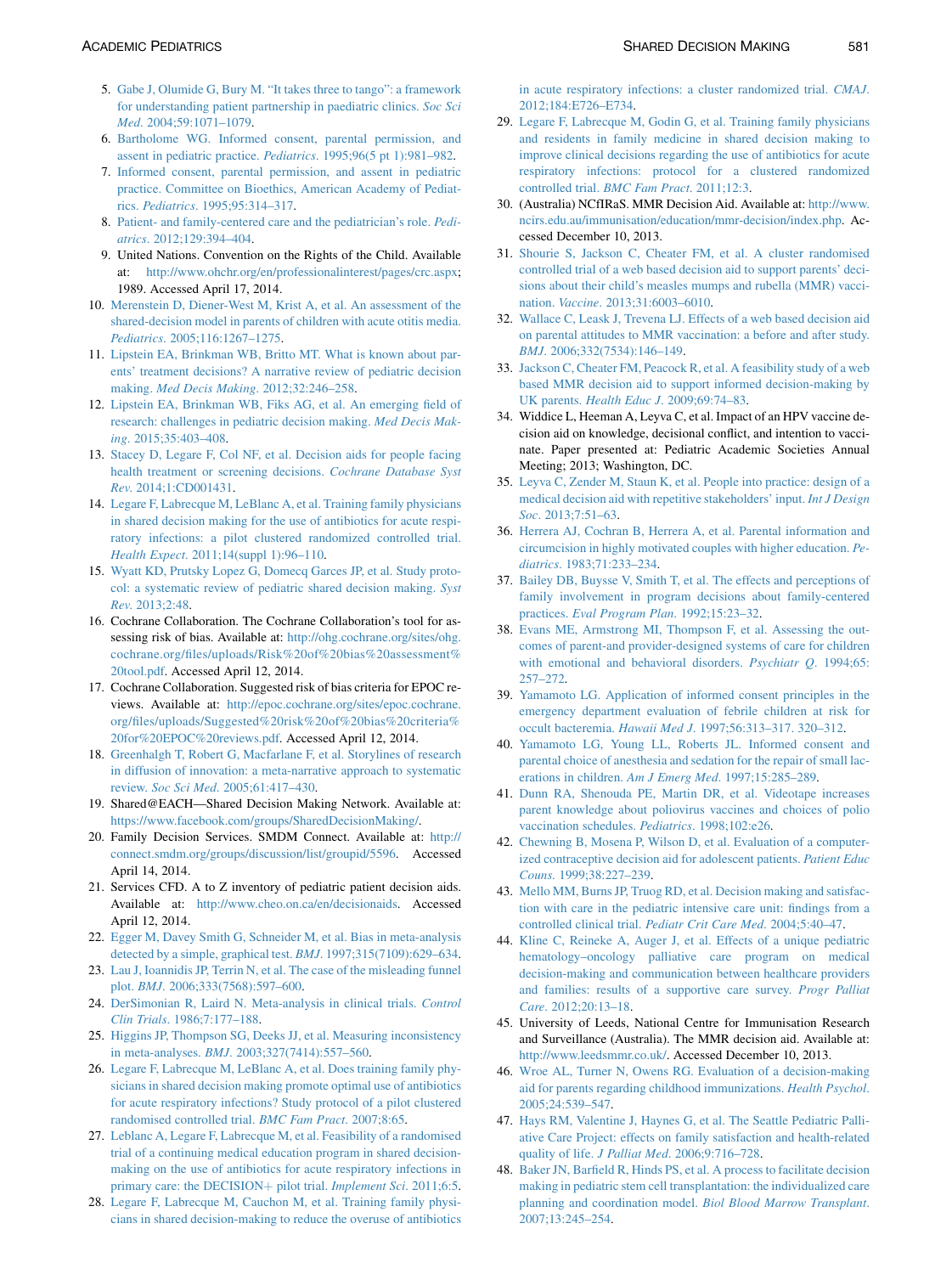- <span id="page-9-0"></span>49. Bennett C, Drake E, Hopkins L, et al. What can you do to prevent HPV and cervical cancer? A decision aid for parents/guardians of girls in grade 8 in Ontario. Available at: [http://decisionaid.ohri.ca/](http://decisionaid.ohri.ca/docs/das/HPV_vaccine.pdf) [docs/das/HPV\\_vaccine.pdf](http://decisionaid.ohri.ca/docs/das/HPV_vaccine.pdf). Accessed December 10, 2013.
- 50. [Francis NA, Butler CC, Hood K, et al. Effect of using an interactive](http://refhub.elsevier.com/S1876-2859(15)00082-0/sref41) [booklet about childhood respiratory tract infections in primary care](http://refhub.elsevier.com/S1876-2859(15)00082-0/sref41) [consultations on reconsulting and antibiotic prescribing: a cluster](http://refhub.elsevier.com/S1876-2859(15)00082-0/sref41) [randomised controlled trial.](http://refhub.elsevier.com/S1876-2859(15)00082-0/sref41) BMJ. 2009;339:b2885.
- 51. Johnston C, Durieux-Smith A, Moran L, et al. Should my child have a second cochlear implant? A decision aid to discuss options with your health care team. Available at: [http://www.cheo.on.ca/](http://www.cheo.on.ca/uploads/Decision%20Services/Final%20BICI%20DA%2020101108.pdf) [uploads/Decision%20Services/Final%20BICI%20DA%20201011](http://www.cheo.on.ca/uploads/Decision%20Services/Final%20BICI%20DA%2020101108.pdf) [08.pdf.](http://www.cheo.on.ca/uploads/Decision%20Services/Final%20BICI%20DA%2020101108.pdf) Accessed December 10, 2013.
- 52. [Karpas A, Finkelstein M, Reid S. Parental preference for rehydration](http://refhub.elsevier.com/S1876-2859(15)00082-0/sref42) [method for children in the emergency department.](http://refhub.elsevier.com/S1876-2859(15)00082-0/sref42) Pediatr Emerg Care[. 2009;25:301–306](http://refhub.elsevier.com/S1876-2859(15)00082-0/sref42).
- 53. [Lyon ME, Garvie PA, McCarter R, et al. Who will speak for me?](http://refhub.elsevier.com/S1876-2859(15)00082-0/sref43) [Improving end-of-life decision-making for adolescents with HIV](http://refhub.elsevier.com/S1876-2859(15)00082-0/sref43) and their families. Pediatrics[. 2009;123:e199–e206](http://refhub.elsevier.com/S1876-2859(15)00082-0/sref43).
- 54. [Ossebaard HC, van Gemert-Pijnen JE, Sorbi MJ, et al. A study of a](http://refhub.elsevier.com/S1876-2859(15)00082-0/sref44) [Dutch online decision aid for parents of children with ADHD.](http://refhub.elsevier.com/S1876-2859(15)00082-0/sref44) J Telemed Telecare[. 2010;16:15–19.](http://refhub.elsevier.com/S1876-2859(15)00082-0/sref44)
- 55. Healthwise Staff. Depression: should my child take medicine to treat depression? Available at: [http://www.healthlinkbc.ca/kb/content/](http://www.healthlinkbc.ca/kb/content/decisionpoint/ty6886.html) [decisionpoint/ty6886.html](http://www.healthlinkbc.ca/kb/content/decisionpoint/ty6886.html). Accessed December 10, 2013.
- 56. Healthwise Staff. Wisdom teeth: should I have my wisdom teeth removed? Available at: [http://www.healthlinkbc.ca/kb/content/](http://www.healthlinkbc.ca/kb/content/decisionpoint/aa143778.html) [decisionpoint/aa143778.html.](http://www.healthlinkbc.ca/kb/content/decisionpoint/aa143778.html) Accessed December 10, 2013.
- 57. Healthwise Staff. Scoliosis: should I (or my child) have surgery? Available at: [http://www.healthlinkbc.ca/kb/content/decisionpoint/](http://www.healthlinkbc.ca/kb/content/decisionpoint/aa115911.html) [aa115911.html.](http://www.healthlinkbc.ca/kb/content/decisionpoint/aa115911.html) Accessed December 10, 2013.
- 58. [Jackson C, Cheater FM, Harrison W, et al. Randomised cluster trial](http://refhub.elsevier.com/S1876-2859(15)00082-0/sref45) [to support informed parental decision-making for the MMR vaccine.](http://refhub.elsevier.com/S1876-2859(15)00082-0/sref45) [BMC Public Health](http://refhub.elsevier.com/S1876-2859(15)00082-0/sref45). 2011;11:475.
- 59. [Nieboer AP, Cramm JM, van der Meij B, et al. Choice processes and](http://refhub.elsevier.com/S1876-2859(15)00082-0/sref46) [satisfaction with care according to parents of children and young](http://refhub.elsevier.com/S1876-2859(15)00082-0/sref46) [adults with intellectual disability in the Netherlands.](http://refhub.elsevier.com/S1876-2859(15)00082-0/sref46) J Intellect Dev Disabil[. 2011;36:127–136.](http://refhub.elsevier.com/S1876-2859(15)00082-0/sref46)
- 60. Brinkman W, Parker M, Wolski C, et al. LGG for Diarrhea. Available at: [http://www.cincinnatichildrens.org/service/j/anderson-center/](http://www.cincinnatichildrens.org/service/j/anderson-center/evidence-based-care/decision-aids/) [evidence-based-care/decision-aids/.](http://www.cincinnatichildrens.org/service/j/anderson-center/evidence-based-care/decision-aids/) Accessed December 10, 2013.
- 61. [Connolly T, Reb J. Toward interactive, Internet-based decision aid](http://refhub.elsevier.com/S1876-2859(15)00082-0/sref47) [for vaccination decisions: better information alone is not enough.](http://refhub.elsevier.com/S1876-2859(15)00082-0/sref47) Vaccine[. 2012;30:3813–3818](http://refhub.elsevier.com/S1876-2859(15)00082-0/sref47).
- 62. Cosway B, Lloyd A, Owens D, et al. Glue ear. Available at: [https://web.](https://web.archive.org/web/20130921213626/http://www.optiongrid.org/resources/glueear_grid.pdf) [archive.org/web/20130921213626/http://www.optiongrid.org/](https://web.archive.org/web/20130921213626/http://www.optiongrid.org/resources/glueear_grid.pdf) [resources/glueear\\_grid.pdf.](https://web.archive.org/web/20130921213626/http://www.optiongrid.org/resources/glueear_grid.pdf) Accessed September 21, 2013.
- 63. [Fiks AG, Mayne S, Hughes CC, et al. Development of an instrument](http://refhub.elsevier.com/S1876-2859(15)00082-0/sref48) [to measure parents' preferences and goals for the treatment of atten](http://refhub.elsevier.com/S1876-2859(15)00082-0/sref48)tion deficit-hyperactivity disorder. Acad Pediatr. 2012;12:445-455.
- 64. [Golnik A, Scal P, Wey A, et al. Autism-specific primary care medical](http://refhub.elsevier.com/S1876-2859(15)00082-0/sref49) home intervention. *J Autism Dev Disord*. 2012;42:1087-1093.
- 65. Healthwise Staff. ADHD: should my child take medicine for ADHD? Available at: [http://www.healthlinkbc.ca/kb/content/](http://www.healthlinkbc.ca/kb/content/decisionpoint/aa69633.html) [decisionpoint/aa69633.html.](http://www.healthlinkbc.ca/kb/content/decisionpoint/aa69633.html) Accessed December 10, 2013.
- 66. Healthwise Staff. Bed-wetting: should I do something about my child's bed-wetting? Available at: [http://www.healthlinkbc.ca/kb/](http://www.healthlinkbc.ca/kb/content/decisionpoint/aa6160.html) [content/decisionpoint/aa6160.html.](http://www.healthlinkbc.ca/kb/content/decisionpoint/aa6160.html) Accessed December 10, 2013.
- 67. Healthwise Staff. Bed-wetting: should my child see a doctor? Available at: [http://www.healthlinkbc.ca/kb/content/decisionpoint/](http://www.healthlinkbc.ca/kb/content/decisionpoint/aa6052.html) [aa6052.html.](http://www.healthlinkbc.ca/kb/content/decisionpoint/aa6052.html) Accessed December 10, 2013.
- 68. Healthwise Staff. Ear problems: should my child be treated for fluid buildup in the middle ear? Available at: [http://www.](http://www.healthlinkbc.ca/kb/content/decisionpoint/aa60386.html) [healthlinkbc.ca/kb/content/decisionpoint/aa60386.html.](http://www.healthlinkbc.ca/kb/content/decisionpoint/aa60386.html) Accessed December 10, 2013.
- 69. Healthwise Staff. Umbilical hernia: should my child have surgery? Available at: [http://www.healthlinkbc.ca/kb/content/decisionpoint/](http://www.healthlinkbc.ca/kb/content/decisionpoint/rt1510.html) [rt1510.html.](http://www.healthlinkbc.ca/kb/content/decisionpoint/rt1510.html) Accessed December 10, 2013.
- 70. Lawson M, Saarimaki A, Kryworuchko J, et al. Ottawa family decision guide. Available at: [http://www.cheo.on.ca/uploads/Decision%](http://www.cheo.on.ca/uploads/Decision%20Services/OFDG.pdf) [20Services/OFDG.pdf](http://www.cheo.on.ca/uploads/Decision%20Services/OFDG.pdf). Accessed December 10, 2013.
- 71. Lloyd A, Owens D, Cording E, et al. Tonsillectomy or watchful waiting—for children under 16 years old. Available at: [http://](http://www.optiongrid.org/resources/tonsillectomy_grid.pdf) [www.optiongrid.org/resources/tonsillectomy\\_grid.pdf.](http://www.optiongrid.org/resources/tonsillectomy_grid.pdf) Accessed December 10, 2013.
- 72. [Brady PW, Brinkman WB, Simmons JM, et al. Oral antibiotics at](http://refhub.elsevier.com/S1876-2859(15)00082-0/sref50) [discharge for children with acute osteomyelitis: a rapid cycle](http://refhub.elsevier.com/S1876-2859(15)00082-0/sref50) [improvement project.](http://refhub.elsevier.com/S1876-2859(15)00082-0/sref50) BMJ Qual Saf. 2014;23:499–507.
- 73. [Brinkman WB, Hartl Majcher J, Poling LM, et al. Shared decision](http://refhub.elsevier.com/S1876-2859(15)00082-0/sref51)[making to improve attention-deficit hyperactivity disorder care.](http://refhub.elsevier.com/S1876-2859(15)00082-0/sref51) Patient Educ Couns[. 2013;93:95–101.](http://refhub.elsevier.com/S1876-2859(15)00082-0/sref51)
- 74. Brinkman W, Froehlich T, Sucharew H, et al. Effect of an explicit values clarification exercise on parental decision making and subsequent medication use following completion of an N-of-1 methylphenidate trial among children with ADHD. Paper presented at: International Shared Decision Making Conference; 2013; Lima, Peru.
- 75. Healthwise Staff. HPV: should my child get the vaccine? Available at: [http://www.healthlinkbc.ca/kb/content/decisionpoint/uz2098.](http://www.healthlinkbc.ca/kb/content/decisionpoint/uz2098.html) [html.](http://www.healthlinkbc.ca/kb/content/decisionpoint/uz2098.html) Accessed December 10, 2013.
- 76. Healthwise Staff. Circumcision: should I keep my son's penis natural? Available at: [http://www.healthlinkbc.ca/kb/content/](http://www.healthlinkbc.ca/kb/content/decisionpoint/aa41834.html) [decisionpoint/aa41834.html.](http://www.healthlinkbc.ca/kb/content/decisionpoint/aa41834.html) Accessed December 10, 2013.
- 77. Healthwise Staff. Acne: should I see my doctor? Available at: [http://](http://www.healthlinkbc.ca/kb/content/decisionpoint/aa37670.html) [www.healthlinkbc.ca/kb/content/decisionpoint/aa37670.html](http://www.healthlinkbc.ca/kb/content/decisionpoint/aa37670.html). Accessed December 10, 2013.
- 78. Healthwise Staff. Acne: should I take isotretinoin for severe acne? Available at: [http://www.healthlinkbc.ca/kb/content/decisionpoint/](http://www.healthlinkbc.ca/kb/content/decisionpoint/aa37467.html) [aa37467.html.](http://www.healthlinkbc.ca/kb/content/decisionpoint/aa37467.html) Accessed December 10, 2013.
- 79. Healthwise Staff. Ear infection: should I give my child antibiotics? Available at: [http://www.healthlinkbc.ca/kb/content/decisionpoint/](http://www.healthlinkbc.ca/kb/content/decisionpoint/te6203.html) [te6203.html.](http://www.healthlinkbc.ca/kb/content/decisionpoint/te6203.html) Accessed December 10, 2013.
- 80. Healthwise Staff. Blocked tear ducts: should my baby have a probing procedure? Available at: [http://www.healthlinkbc.ca/kb/content/](http://www.healthlinkbc.ca/kb/content/decisionpoint/aa170043.html) [decisionpoint/aa170043.html.](http://www.healthlinkbc.ca/kb/content/decisionpoint/aa170043.html) Accessed December 10, 2013.
- 81. [Westermann GM, Verheij F, Winkens B, et al. Structured shared](http://refhub.elsevier.com/S1876-2859(15)00082-0/sref52) [decision-making using dialogue and visualization: a randomized](http://refhub.elsevier.com/S1876-2859(15)00082-0/sref52) controlled trial. [Patient Educ Couns](http://refhub.elsevier.com/S1876-2859(15)00082-0/sref52). 2013;90:74–81.
- 82. Autism Speaks Autism Treatment Network. Autism: should my child take medicine for challenging behavior? Available at: [http://](http://www.autismspeaks.org/sites/default/files/documents/atn/medicine_decision_aid.pdf) [www.autismspeaks.org/sites/default/files/documents/atn/medicine\\_](http://www.autismspeaks.org/sites/default/files/documents/atn/medicine_decision_aid.pdf) [decision\\_aid.pdf](http://www.autismspeaks.org/sites/default/files/documents/atn/medicine_decision_aid.pdf). Accessed December 10, 2013.
- 83. Leesman L. Warfarin or enoxaparin? Available at: [http://www.](http://www.cincinnatichildrens.org/WorkArea/DownloadAsset.aspx?id=101268) [cincinnatichildrens.org/WorkArea/DownloadAsset.aspx?id=101268.](http://www.cincinnatichildrens.org/WorkArea/DownloadAsset.aspx?id=101268) Accessed April 17, 2015.
- 84. Rosati P, Di Salvo V, Crudo S, et al. Are parents of children hospitalized with severe community-acquired pneumonia more satisfied with care when physicians allow them to share decisions on the antibiotic route? Health Expect. 2014 Apr 28. [http://dx.doi.org/10.1111/](http://dx.doi.org/10.1111/hex.12197) [hex.12197](http://dx.doi.org/10.1111/hex.12197). [Epub ahead of print].
- 85. Simmons M. Right choice, right time: supporting young people to make evidence-based, preference-sensitive decisions about treatment for mild, moderate and severe depression. Available at: [http://www.beyondblue.org.au/resources/research/](http://www.beyondblue.org.au/resources/research/research-projects/research-projects/right-choice-right-time-supporting-young-people-to-make-evidence-based-preference-sensitive-decisions-about-treatment-for-mild-moderate-and-severe-depression) [research-projects/research-projects/right-choice-right-time-sup](http://www.beyondblue.org.au/resources/research/research-projects/research-projects/right-choice-right-time-supporting-young-people-to-make-evidence-based-preference-sensitive-decisions-about-treatment-for-mild-moderate-and-severe-depression) [porting-young-people-to-make-evidence-based-preference](http://www.beyondblue.org.au/resources/research/research-projects/research-projects/right-choice-right-time-supporting-young-people-to-make-evidence-based-preference-sensitive-decisions-about-treatment-for-mild-moderate-and-severe-depression)[sensitive-decisions-about-treatment-for-mild-moderate-and](http://www.beyondblue.org.au/resources/research/research-projects/research-projects/right-choice-right-time-supporting-young-people-to-make-evidence-based-preference-sensitive-decisions-about-treatment-for-mild-moderate-and-severe-depression)[severe-depression](http://www.beyondblue.org.au/resources/research/research-projects/research-projects/right-choice-right-time-supporting-young-people-to-make-evidence-based-preference-sensitive-decisions-about-treatment-for-mild-moderate-and-severe-depression). Accessed December 10, 2013.
- 86. Winnepeg Regional Health Authority. Child tracheostomy decision guide. Available at: [http://www.wrha.mb.ca/extranet/eipt/files/](http://www.wrha.mb.ca/extranet/eipt/files/EIPT-023-001.pdf) [EIPT-023-001.pdf](http://www.wrha.mb.ca/extranet/eipt/files/EIPT-023-001.pdf). Accessed April 17, 2015.
- 87. [O'Connor AM. Validation of a decisional conflict scale.](http://refhub.elsevier.com/S1876-2859(15)00082-0/sref54) Med Decis Making[. 1995;15:25–30.](http://refhub.elsevier.com/S1876-2859(15)00082-0/sref54)
- 88. [Elwyn G, Hutchings H, Edwards A, et al. The OPTION scale:](http://refhub.elsevier.com/S1876-2859(15)00082-0/sref55) [measuring the extent that clinicians involve patients in decision](http://refhub.elsevier.com/S1876-2859(15)00082-0/sref55)making tasks. Health Expect[. 2005;8:34–42.](http://refhub.elsevier.com/S1876-2859(15)00082-0/sref55)